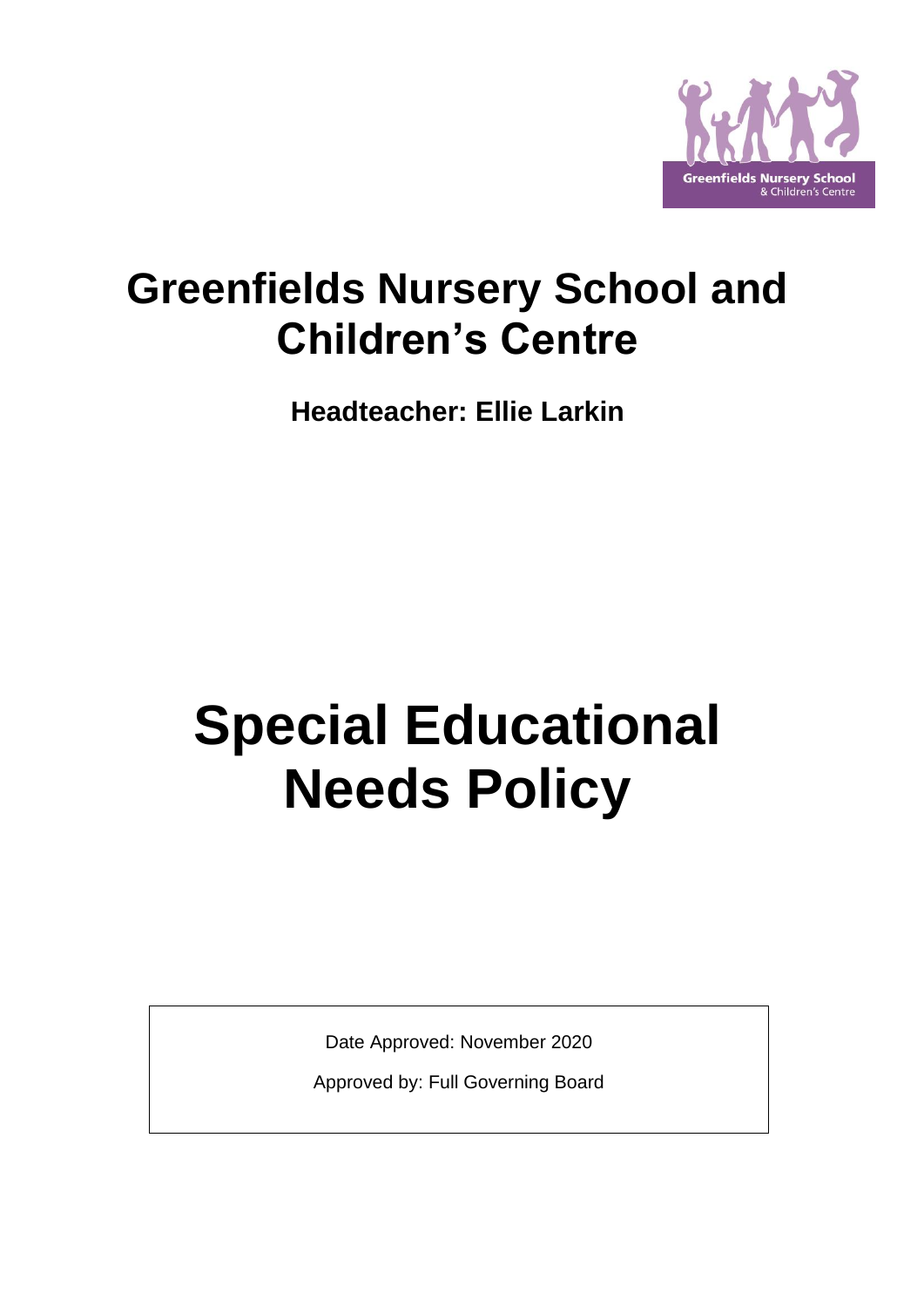# **Rationale**

All children are valued equally at Greenfields Nursery School and Children's Centre and have the right to learn, achieve and participate fully in education and in the wider community regardless of their abilities and behaviours. All children/families should be empowered so that their voice is heard and taken into consideration in decisions made about them. Parents and carers are partners in meeting the needs of their children and it is important that we work closely with them and other professionals in order to meet the needs of children with Special Educational Needs and Disability (SEND). The purpose of this policy is to ensure that procedures are in place that are in line with the SEND Code of Practice (2014) in order to support staff, parents and governors in working with children with SEN.

#### **Aims**

- To create an environment that meets the Special Educational Needs of each child;
- To ensure that the Special Educational Needs of children are identified, assessed and provided for;
- To make clear the expectations of all partners in the process;
- To identify the roles and responsibilities of staff in providing for children's Special Educational Needs;
- To enable all children to have full access to all elements of the curriculum and school life;
- To enable children to work towards promoting a positive self image and self worth;
- To regularly review and evaluate children's progress and to work in partnership with parents and children throughout the process.

# **Inclusion**

All children at Greenfields Nursery School and Children's Centre are equally valued, regardless of whether or not they have Special Educational Needs. They are included into every aspect of Centre life and encouraged to participate fully in all Centre activities. Greenfields is a fully inclusive Centre engendering a sense of community and belonging through its:

- Inclusive ethos;
- Broad and balanced curriculum for all children;
- Systems for early identification of barriers to learning and participation;
- High expectations and suitable targets for all.

# **Co-ordination of Provision**

The SEN co-ordinator (SENCO) is Magda de Melo, the SENCO is a member of the Senior Leadership Team (SLT). The person with overall responsibility for SEN provision is Ellie Larkin. As Head of Centre she will keep the Governing Board fully informed and work closely with the Centre's SENCO.

The SENCO is responsible for:

- The day to day operation of the Centre's SEN policy.
- Liaising with and advising fellow members of staff on identification and strategies.
- Co-ordinating provision for children with Special Educational Needs.
- Maintaining the Centre's SEN register and overseeing the records of all children with SEN.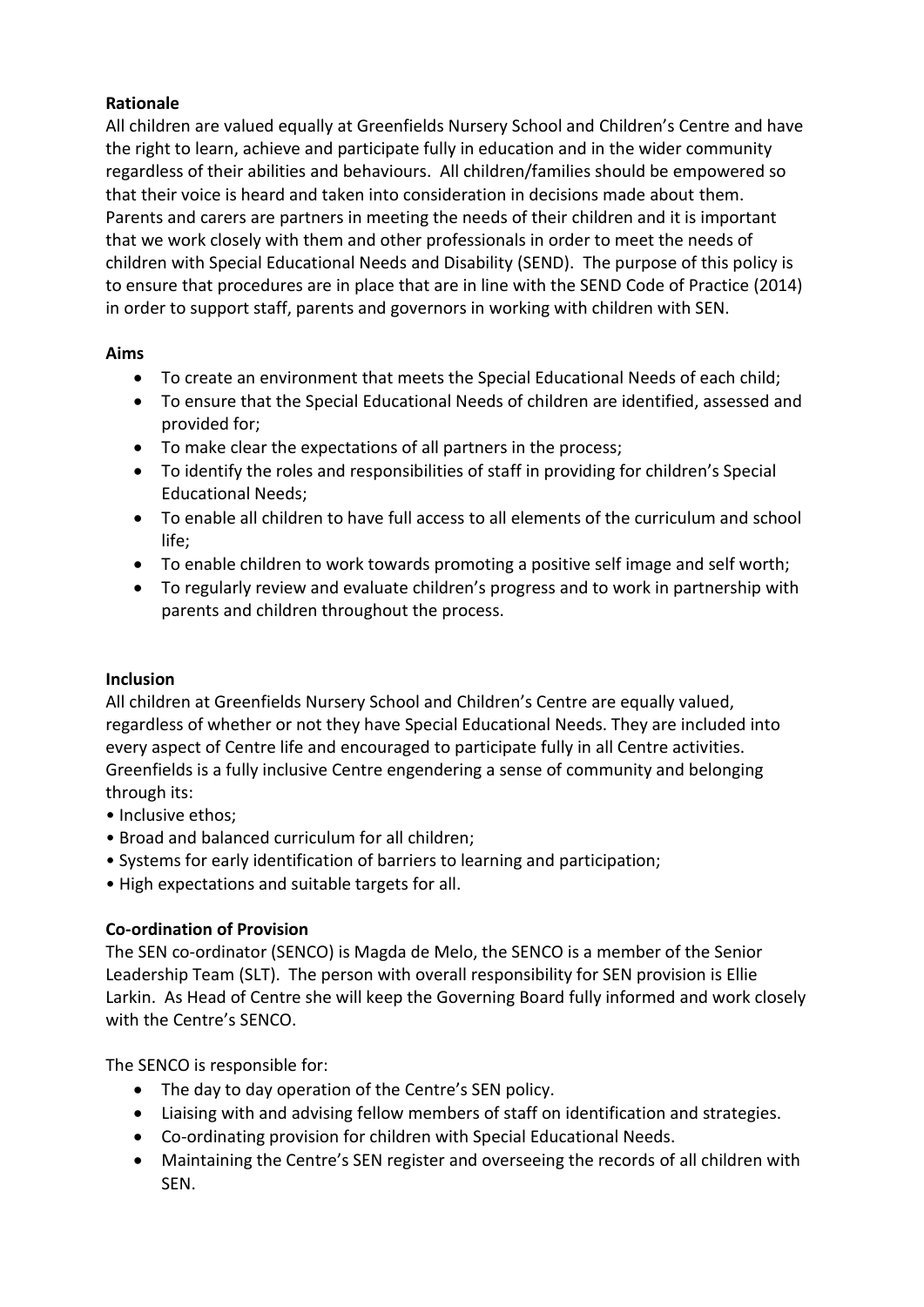- Liaising with external agencies including Educational Psychologist, Health Visitors, Social Services, other support agencies and voluntary bodies.
- Liaising with parents and carers and keeping them in touch with other professionals.
- Supporting staff with SEN reviews and attending meetings when necessary.
- Preparing and submitting paperwork for Statutory Assessment of particular children.

# **Definition of Special Educational Needs**

The Special Educational Needs Code of Practice states that 'a child has Special Educational Need if they have a learning difficulty, which calls for special educational provision to be made for them.'

A child or a young person has a learning difficulty or disability if they:

- (a) have a significantly greater difficulty in learning than the majority of others of the same age: or
- (b) have a disability which prevents or hinders them from making use of educational facilities of a kind generally provided for others of the same age in mainstream schools or mainstream post-16 institutions.

The SEND Local Offer is a resource which is designed to support children and young people with Special Educational Needs and /or disabilities and their families. It describes the services and provision that are available both to those families in Ealing that have an Education, Health and Care Plan and those who do not have a plan but still experience some form of Special Educational Need. The SEND Local Offer includes information about public services across education, health and social care, as well as those provided by the private, voluntary and community sectors. The Ealing Local Offer can be found at the following website:

[www.ealing.gov.uk/send](http://www.ealing.gov.uk/send)

#### **The range of special needs may include:**

**· Communication and Interaction** - this includes children with speech and language delay, impairments or disorders, specific learning difficulties such as dyslexia, dyscalculia, dysgraphia and dyspraxia, hearing impairment, and those who demonstrate features within the autistic spectrum.

· **Cognition and Learning** - this includes children who demonstrate features of moderate, severe or profound learning difficulties or specific learning difficulties or specific learning difficulties such as dyslexia, dyscalculia, dysgraphia or dyspraxia.

· **Social, mental and Emotional Health** - this includes children who may be withdrawn or isolated, disruptive or disturbing, hyperactive or lack concentration.

· **Sensory and/or Physical Needs** - this includes children with sensory, multisensory and physical difficulties.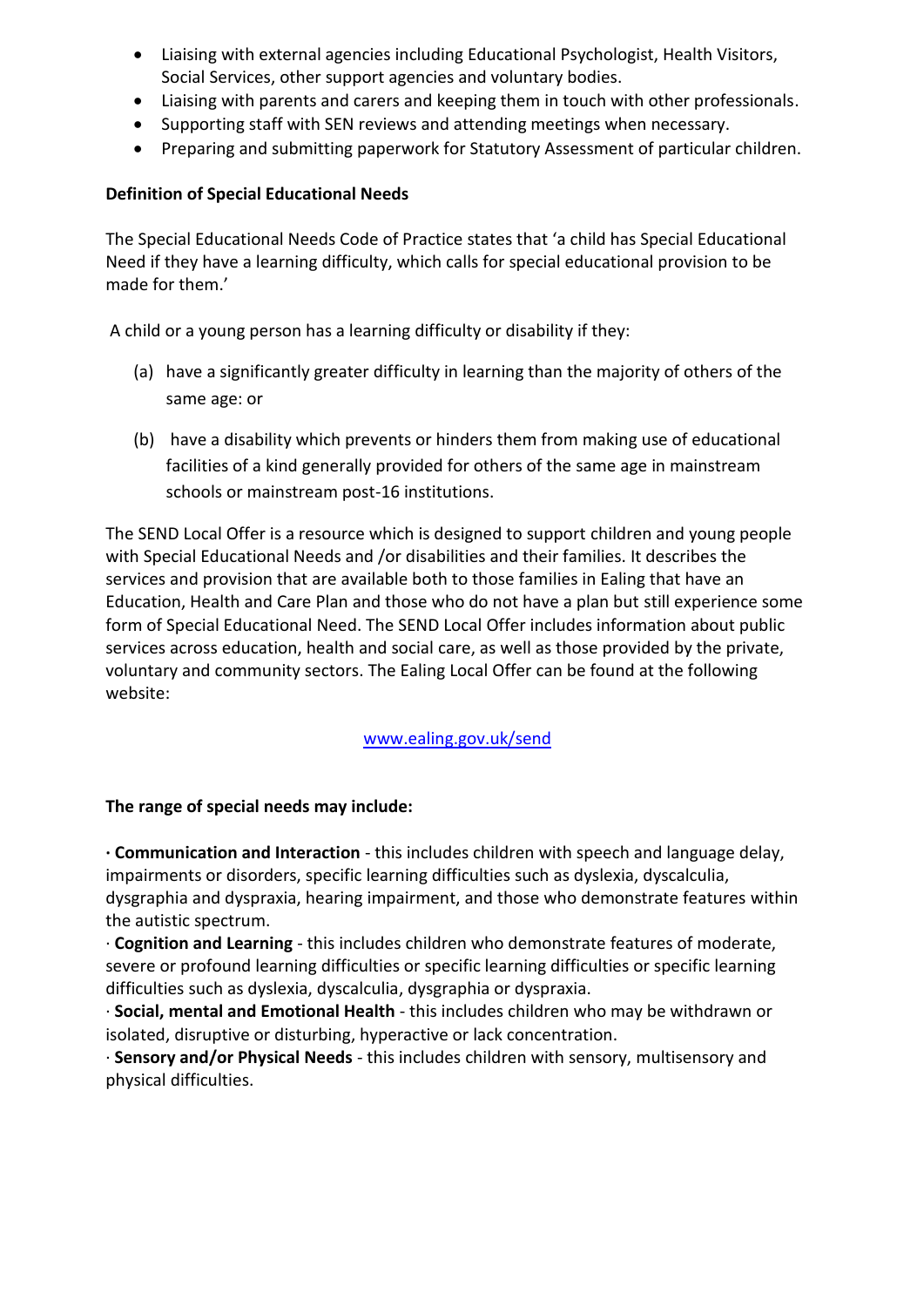The following list of factors are not SEN, but may impact on progress and attainment;

- Attendance and Punctuality
- Health and Welfare
- EAL
- Being a Looked After Child
- Being a child of Serviceman/woman

The SEND Code of Practice states that behavioural difficulties do not necessarily mean that a child has SEN and should not automatically lead to a pupil being registered as having SEN.

#### **Admission Arrangements**

Greenfield's follows the admission guidelines for Nursery Schools as set by the Borough. Full admission procedures can be found in our admissions policy.

Children who have been identified as having Special Educational Needs by the Health Visitor, G.P, Child Development Team etc are given priority whenever possible and can be referred via the Ealing Early Years Placement Panel. Parents of prospective children who feel that their children have SEND but who have not been referred to external agencies are given advice prior to starting at Greenfield's and assistance in contacting appropriate organisations.

Some children are referred to the Centre through the Local Authority Early Years Placement Panel. Many of these children will have SEN. Prior to children being admitted they will be visited at home to ascertain whether Nursery provision is appropriate and to talk with the family about the type of provision their child may need.

#### **Facilities**

Greenfield's is an appropriate facility for children with disabilities and an assessment of needs is done on a case by case basis. Please refer to the Centre's Accessibility Plan.

#### **Resources/Provision**

Equipment may be purchased for children with specific requirements as the need arises. Staff may work with small groups on IEP targets and children with SEN are targeted for High Profile activities. Non-directive play techniques are used by staff. A member of staff is allocated to work with the Speech and Language Therapist and keyworkers work closely with other therapists, including; Occupational therapy, Physiotherapy and Clinical Psychologist. We have a bank of resources to help children with speech and language difficulties.

#### **Identification of Special Educational Needs**

The SEND Code of Practice outlines a graduated response to pupils' needs, recognising that there is a continuum of need matched by a continuum of support. This response is seen as action that is additional to or different from the provision made as part of the school's usual differentiated curriculum and strategies.

A register is kept of pupils with SEND. Where concern is expressed that a pupil may have a Special Educational Need, the keyworker alongside the class teacher take early action to assess and address the difficulties.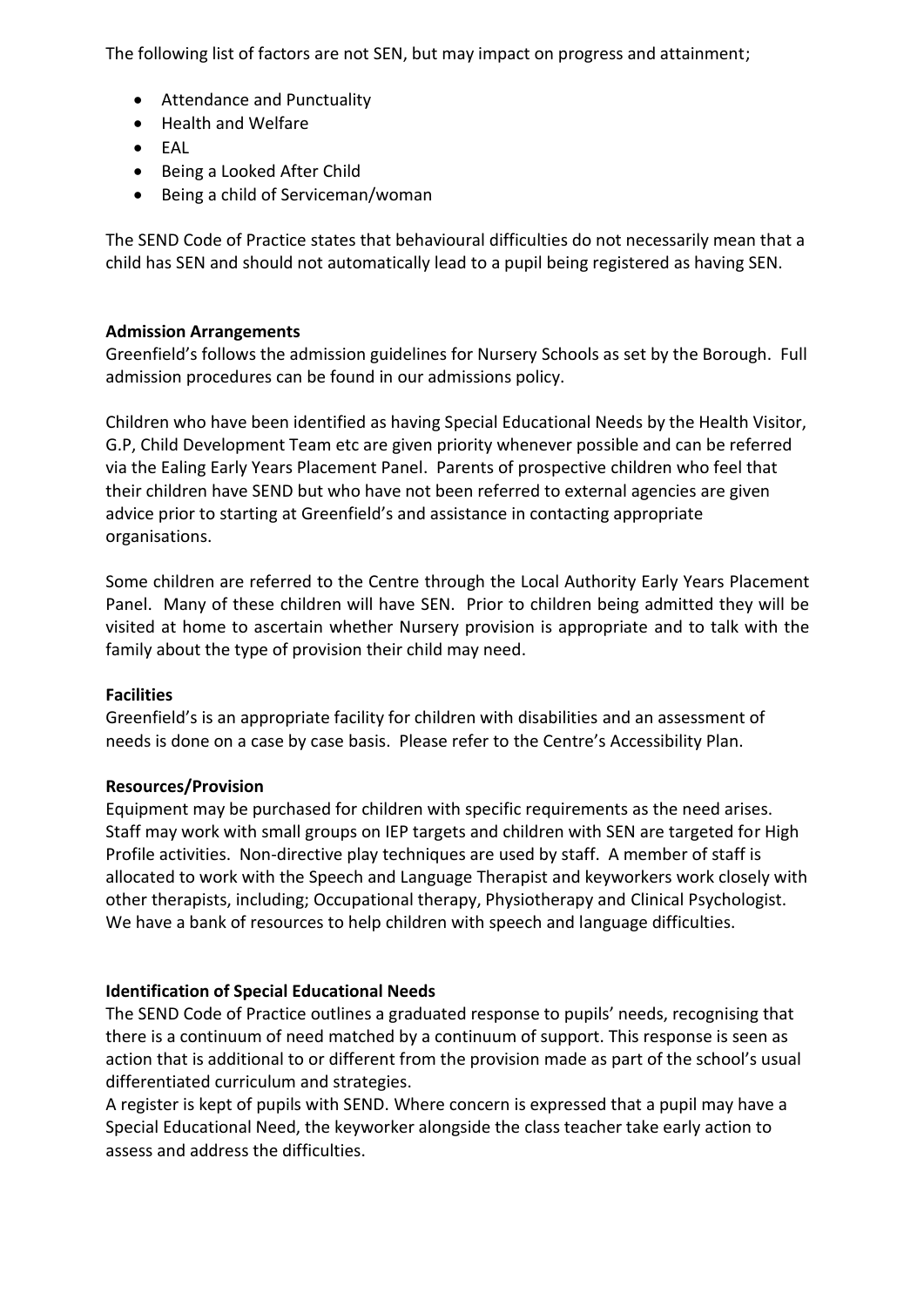- Children's Special Educational Needs are sometimes identified prior to starting nursery by parents/carers, family doctor, Health Visitor, or other professional e.g. Speech and Language Therapist or member of the Child Development Team.
- Staff may register a concern about a child following a home visit.
- Special Educational Needs may be identified once the child has started nursery. This is an ongoing process involving observations by all staff and communication with parents.

#### **SEN Support**

Where it is determined that a child does have SEN, parents will be informed of the decision and the child will be added to the SEN register. The aim of formally identifying a child with SEN is to ensure that effective provision is put in place and so to remove barriers to learning. The support provided consists of a four part process;

**Assess:** The Centre assesses all of the children's strengths and areas for development, through observations and discussions with all keyworkers on a daily basis. Children's learning is shared with all parents twice a year during parents' consultation.

**Plan:** Keyworkers and SENCO discuss individual children's learning needs and whether additional support would be appropriate and effective. Keyworkers and the SENCO meet with individual parents and discuss learning and areas of concern.

**Do:** Keyworkers and SENCO plan IEP's in discussion with parents. Where appropriate the SENCO will send referrals to outside agencies such as Speech and Language Therapists and the Child Development team. For children with more complex needs and where more than one outside agency are working with the child a review of the child's progress is carried out once every six months with all agencies invited to attend.

**Review:** IEP's are reviewed with keyworkers and parents every half term. Children's reviews occur every six months. All professionals involved in the child's care and education are invited and the meeting is chaired by a Centre manager usually the SENCO, who ensures all areas of work for the child and family are co-ordinated in order to provide a holistic approach.

The child's keyworker prepares a full report and includes comments by other specialist workers if they are unable to attend the review themselves. This report is discussed at the review and new targets are put in place for the next three months. A copy of the reports and minutes of the meeting go to the parents/carers and all relevant agencies with the parents agreement.

Parents will complete the parental form previous to the review with their keyworker to give them the opportunity to think about questions they may like to ask.

The review should focus on:

- The progress made by the child.
- The effectiveness of the IEP.
- The contribution made by the parents.
- Updated information and advice.
- Future action.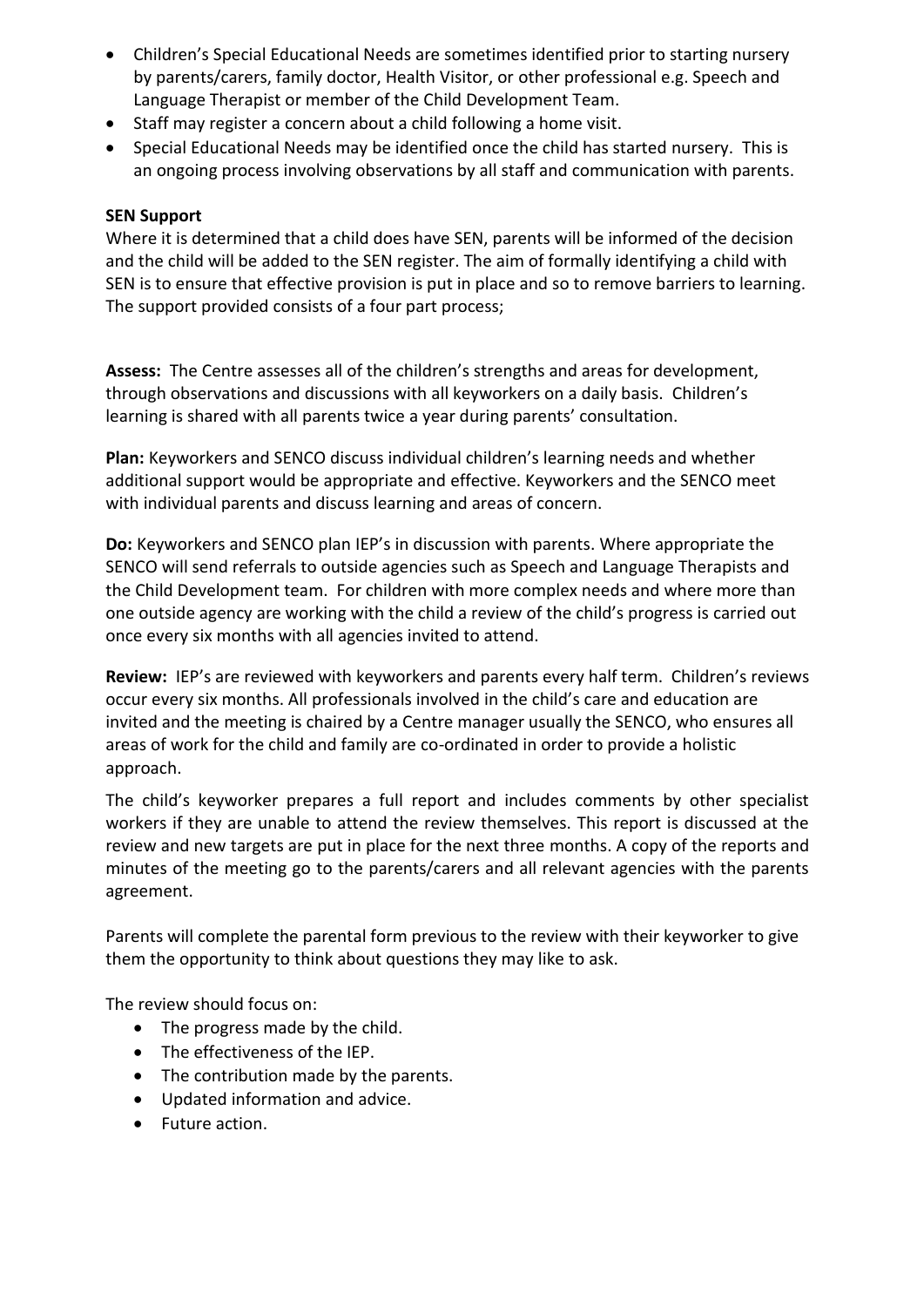The Outcome of the review may be:

- 1. If the child has made good progress, a decision could be made to remove the child from SEN support.
- 2. If the child's progress is satisfactory, the child remains at SEN Support. A revised IEP is drawn up by the SENCO, Parents/Carers, keyworker and support services.
- 3. If the child makes little or no progress the SENCO will request that the LEA considers statutory assessment.

This is an on-going cycle to enable the provision to be refined and revised as the understanding of the needs of the child grows. This cycle enables the identification of those interventions which are the most effective in supporting the child to achieve good progress and outcomes.

# **Staged Procedures**

At Greenfields Nursery School and Children's Centre we have a three tiered approach to support children's learning.

- Universal this is quality first teaching for all children, delivered by all keyworkers and well differentiated to meet individual children's needs and learning styles.
- Targeted This includes the graduate approach of assessing, planning, providing and reviewing children's learning and interventions that have been put in place to support individual children. It will also include small group activities as well as one to one support where needed.
- Specialist this includes the involvement of outside agencies that are working with the children on a regular basis. This may include Educational Psychology, Speech and Language Therapy, Occupational Therapy, Physiotherapy and the Child Development Team. When appropriate the Centre can request that Local Authority Services carry out a Statutory Assessment of a child's needs.

At Greenfields Nursery School and Children's Centre we adopt a quality first teaching approach. The key characteristics of quality first teaching are:

- highly focused lessons with 'smart' objectives
- high expectations for pupil involvement and engagement with their learning
- high levels of interaction with keyworker and peers for all pupils
- appropriate use of teacher questioning, modelling and explaining
- an emphasis on learning through dialogue, with regular opportunities for pupils to talk both individually and in groups
- an expectation that pupils will accept responsibility for their own learning and work independently
- regular use of encouragement and authentic praise to engage and motivate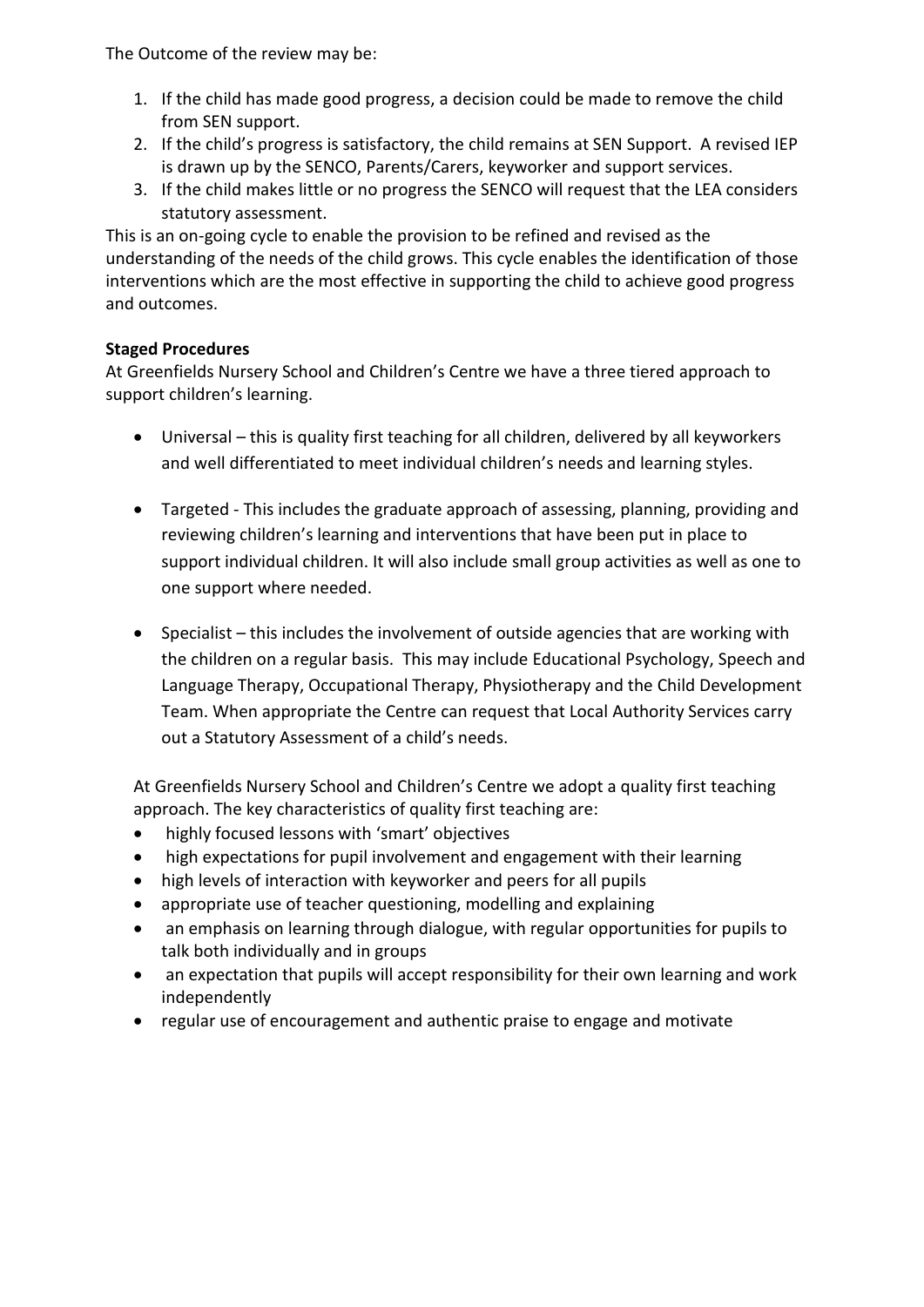# **Access to Specialist Services**

Children with SEN have access to specialist provision from a variety of other sources within the centre including:-

- Early Intervention group for children who have a diagnosis of Autism or have Social and Communication Difficulties, following a referral from a professional.
- Physiotherapy input as and when needed.
- Weekly input from an Occupational Therapist
- On going speech and language input.
- Visits as needed from peripatetic teachers for the sensory impaired from Ealing's Special Educational Needs Support Service (SENSS).
- Social Workers from the Social Services Disabilities Team.
- Services within the Local Health Authority to support children's medical needs i.e. Consultant Community Paediatrician, Community Paediatric Nurse, Community Paediatric Dietician, Specialist Health Visitor, Allergy Nurse etc.
- The Centre has a named Educational Psychologist and termly SEN Plan meetings are held in order to discuss those children with SEN, especially with regard to the Statutory Assessment process.

# **Links with Mainstream Schools and Special Schools, Including Arrangements When Children Change or Leave the Centre.**

The Centre aims to maintain links with other schools in a number of ways:

- Inviting a teacher from the child's new school to their final nursery review.
- The Individual Tracking booklet and the child's final review with the IEP sent on to the school.
- Teachers from Special Schools visiting the Centre to observe the children before they start school.
- Visiting new schools with parent/carers in order to support them.
- Using the expertise of special school staff for specific training for Greenfield's staff, i.e. as speakers/facilitators on training days.
- Training school staff in ways of working with the child e.g. visual timetable.

Refer to Centre Transition Policy for further details.

# **Access to the Curriculum**

All children with SEN are encouraged to participate fully in all areas of the curriculum alongside their peers and with equal access to all resources. Where possible staff will be allocated to work with the child on their IEP targets.